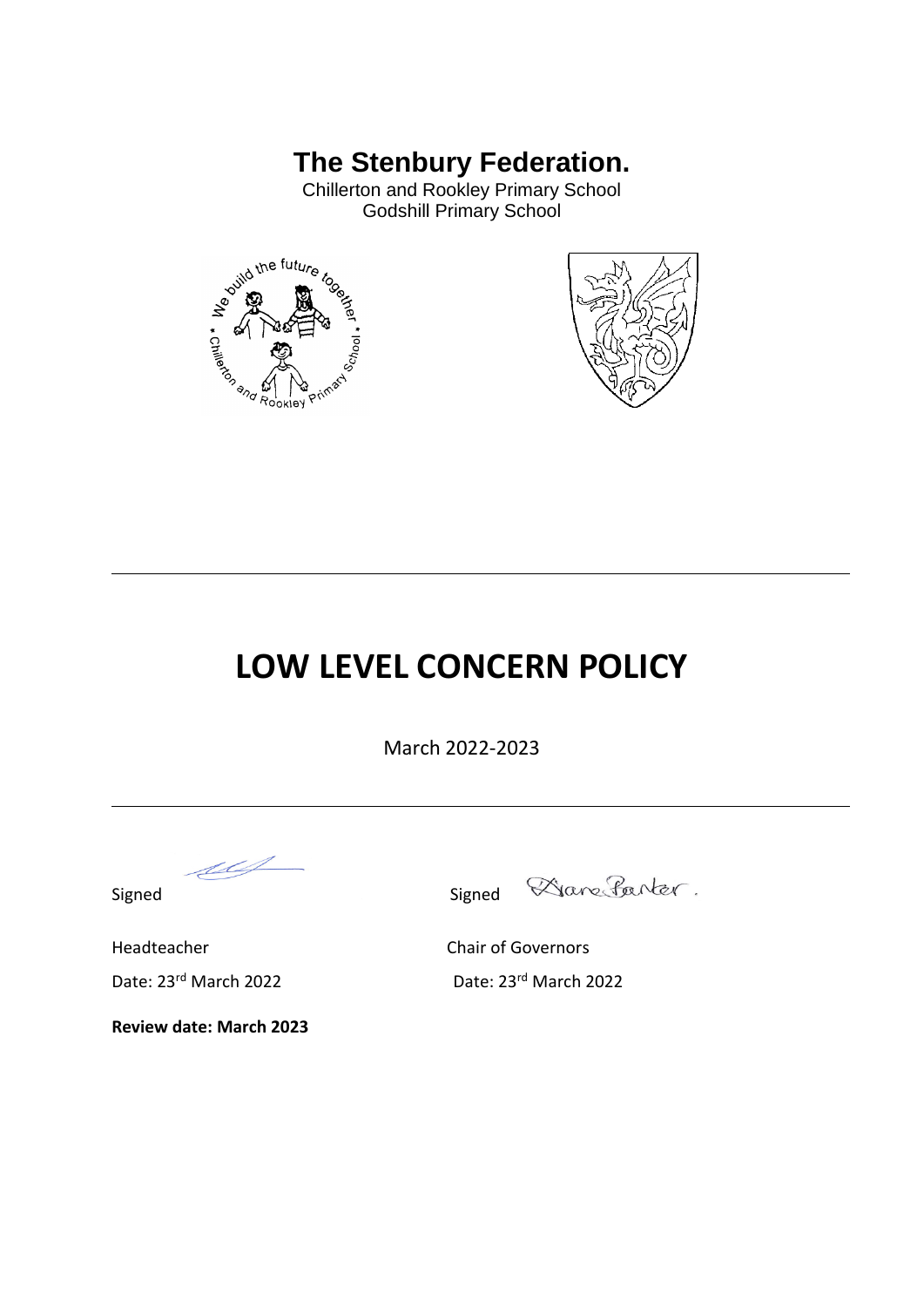# **Contents:**

- Statement of intent
- 1. Legal framework
- 2. Definitions
- 3. Roles and responsibilities
- 4. Prevention amongst staff
- 5. Reporting concerns
- 6. Self-reporting
- 7. Evaluating concerns
- 8. Acting on concerns
- 9. Record keeping
- 10. Monitoring and review

# **Statement of intent**

Our schools pride themselves on creating a safe and nurturing environment for all pupils. We are committed to safeguarding and promoting the welfare of children and young people and expect all staff and volunteers to share this commitment.

We understand the importance of acknowledging, recording and reporting all safeguarding concerns, regardless of their perceived severity. We understand that, while a concern may be low-level, that concern can escalate over time to become much more serious.

Our staff are expected to adhere to high standards of behaviour when it comes to professional conduct regarding pupils. The school has clear professional boundaries which all staff are made aware of and will adhere to. We are committed to ensuring that any safeguarding concerns are dealt with as soon as they arise and before they have had a chance to become more severe, to minimise the risk of harm posed to our pupils and other children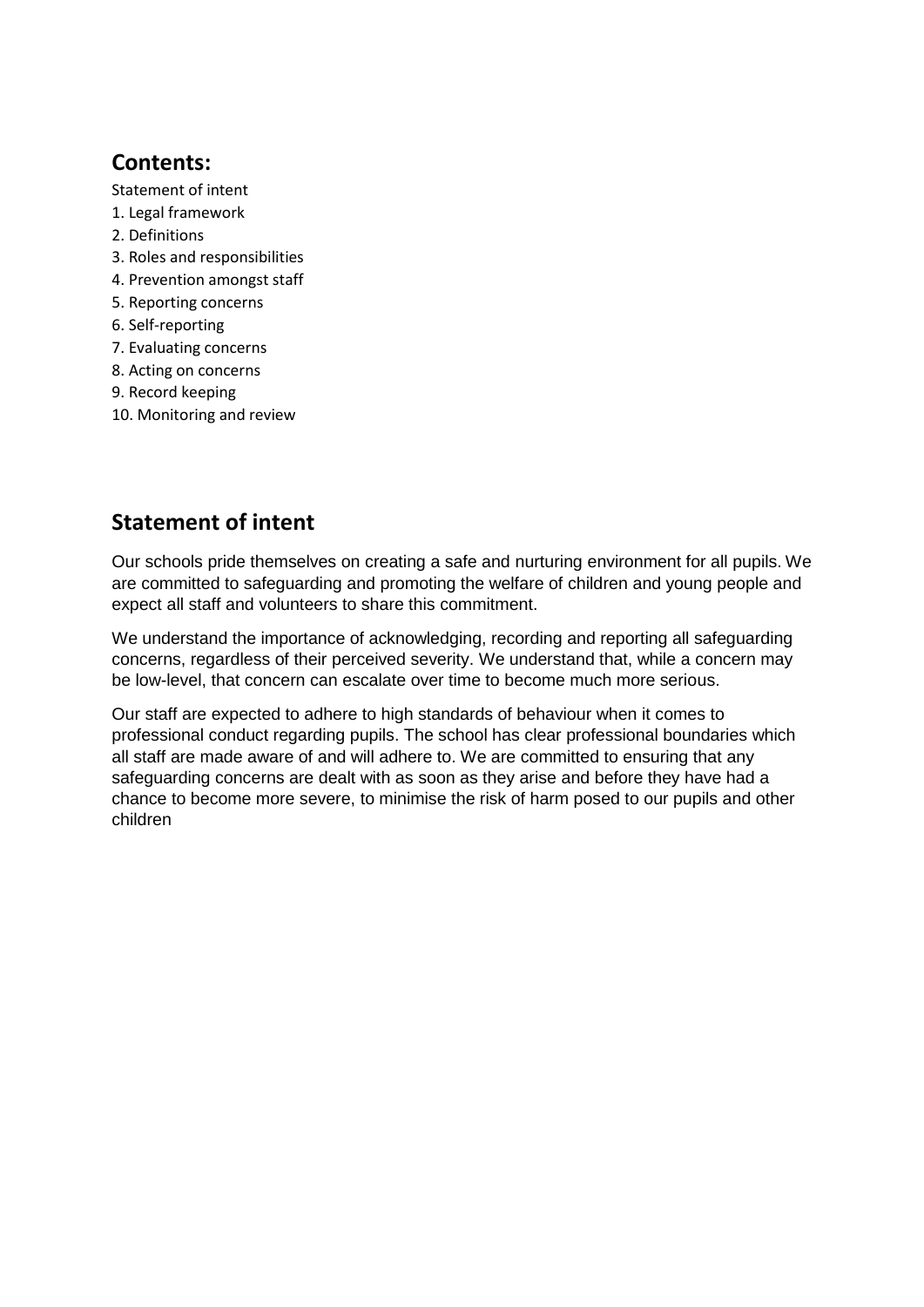# **1. Legal framework**

This policy has due regard to all relevant legislation and statutory guidance including, but not limited to, the following:

- UK General Data Protection Regulation (UK GDPR)
- Data Protection Act 2018
- DfE (2021) 'Keeping children safe in education 2021'
- DfE (2018) 'Working Together to Safeguard Children'

This policy operates in conjunction with the following school policies:

- Child Protection Policy
- Safeguarding Policy
- Staff Code of Conduct
- Whistleblowing Policy
- Data Protection Policy

# **2. Definitions**

For the purposes of this policy, a low-level concern is defined as any concern had about an adult's behaviour towards, or concerning, a child that does not meet the harms threshold (see below), or is otherwise not serious enough to consider a referral at the time of its reporting. Lowlevel concerns refer to behaviour on the part of a staff member towards pupils that is considered inappropriate in line with statutory safeguarding advice and the Staff Code of Conduct.

Low-level concerns are differentiated from concerns that can cause harm. The harms threshold is the point at which a concern is no longer low-level and constitutes a threat of harm to a child. This threshold is defined as accusations that an adult has:

- Behaved in a way that has harmed a child or may have harmed a child.
- Possibly committed a criminal offence against, or related to, a child.
- Behaved towards a child in a way that indicates they may pose a risk of harm to
- children.
- Behaved in a way that indicates they may not be suitable to work with children, including behaviour that has happened outside of school.

While low-level concerns are, by their nature, less serious than concerns which meet the harms threshold, the school understands that many serious safeguarding concerns, e.g. child sexual abuse, often begin with low-level concerns, e.g. being overly friendly with children. The school will ensure that all staff are aware of the importance of recognising concerns before they escalate from low-level to serious, wherever possible.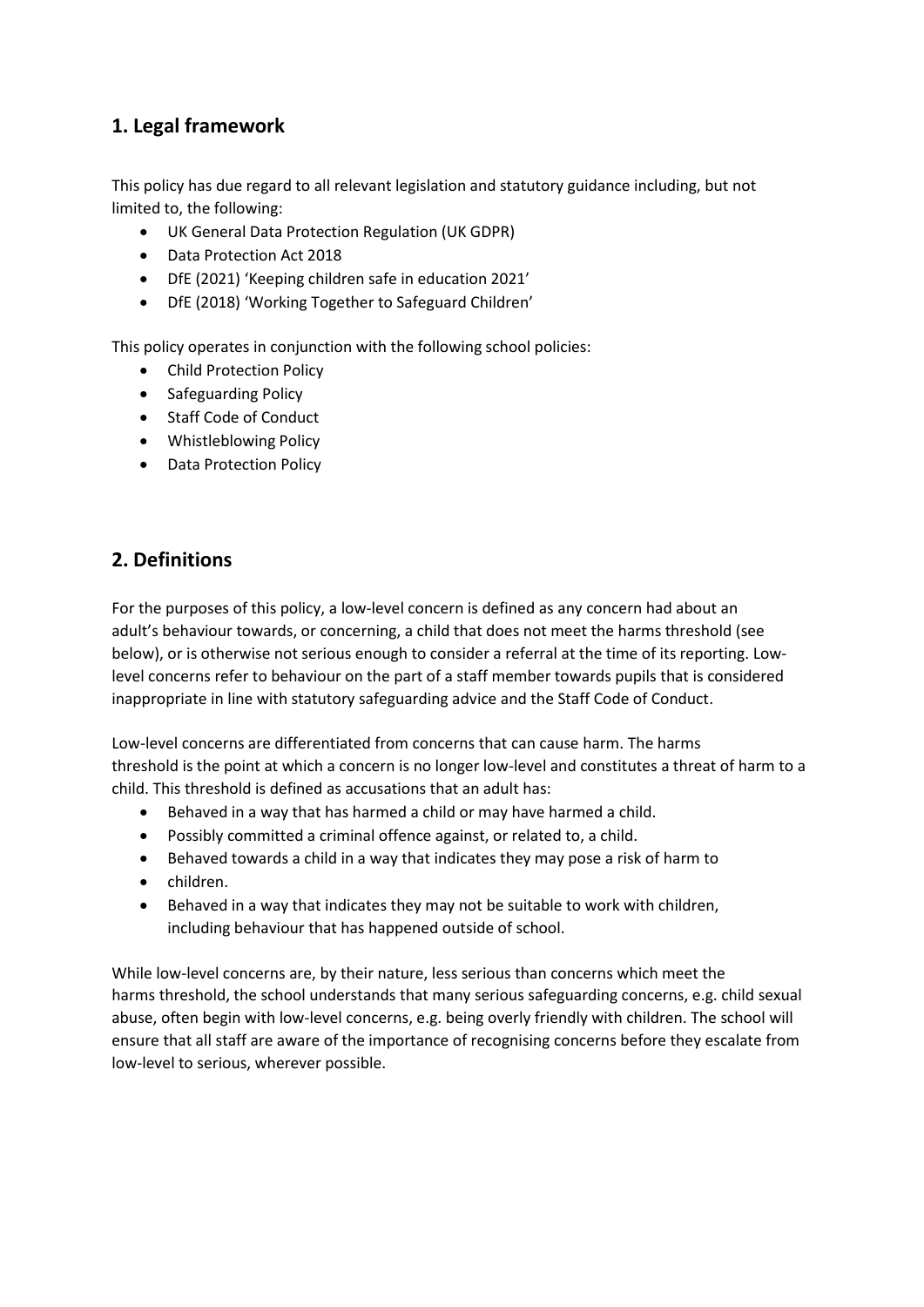# **3. Roles and responsibilities**

The governing board is responsible for:

- Ensuring that the school complies with its duties under child protection and safeguarding legislation.
- Ensuring that policies, procedures and training opportunities with regard to reporting safeguarding concerns are compliant and effective.
- Guaranteeing that there is an effective Staff Code of Conduct that outlines behavioural expectations.
- Ensuring that a suitably trained DSL has been appointed, alongside deputy DSLs where appropriate.
- Ensuring that there are robust reporting arrangements, including inter-agency collaboration.
- Ensuring that there are appropriate procedures in place to handle allegations and low-level concerns reported against members of staff.

The Executive Headteacher/DSL is responsible for:

- Being a point of contact for all staff when they have safeguarding concerns, whether serious or low-level.
- Assessing whether safeguarding concerns about staff members meet the threshold for being termed an allegation, or whether they are low-level concerns.
- Implementing this policy, and all related policies, throughout the school, and ensuring that staff adhere to it at all times.
- Liaising with staff members, the governing board and all relevant agencies to act upon concerns, where necessary.
- Keeping detailed, accurate records.
- Safeguarding pupils' wellbeing and maintaining public trust in the teaching profession.
- Ensuring that all staff have undertaken safeguarding training.
- Ensuring that all staff have an ongoing awareness of low-level concerns and reporting procedures.

Staff are responsible for:

- Adhering to all the relevant policies and procedures, including acting within the Staff Code of Conduct at all times.
- Interacting with pupils in a way that is respectful and appropriate for their level of authority and has due regard to the power imbalance between pupils and staff members.
- Understanding the importance of reporting low-level safeguarding concerns.
- Reporting any and all safeguarding concerns they may have about pupils immediately.
- Reporting any and all safeguarding concerns they may have about the behaviour of a member of staff immediately.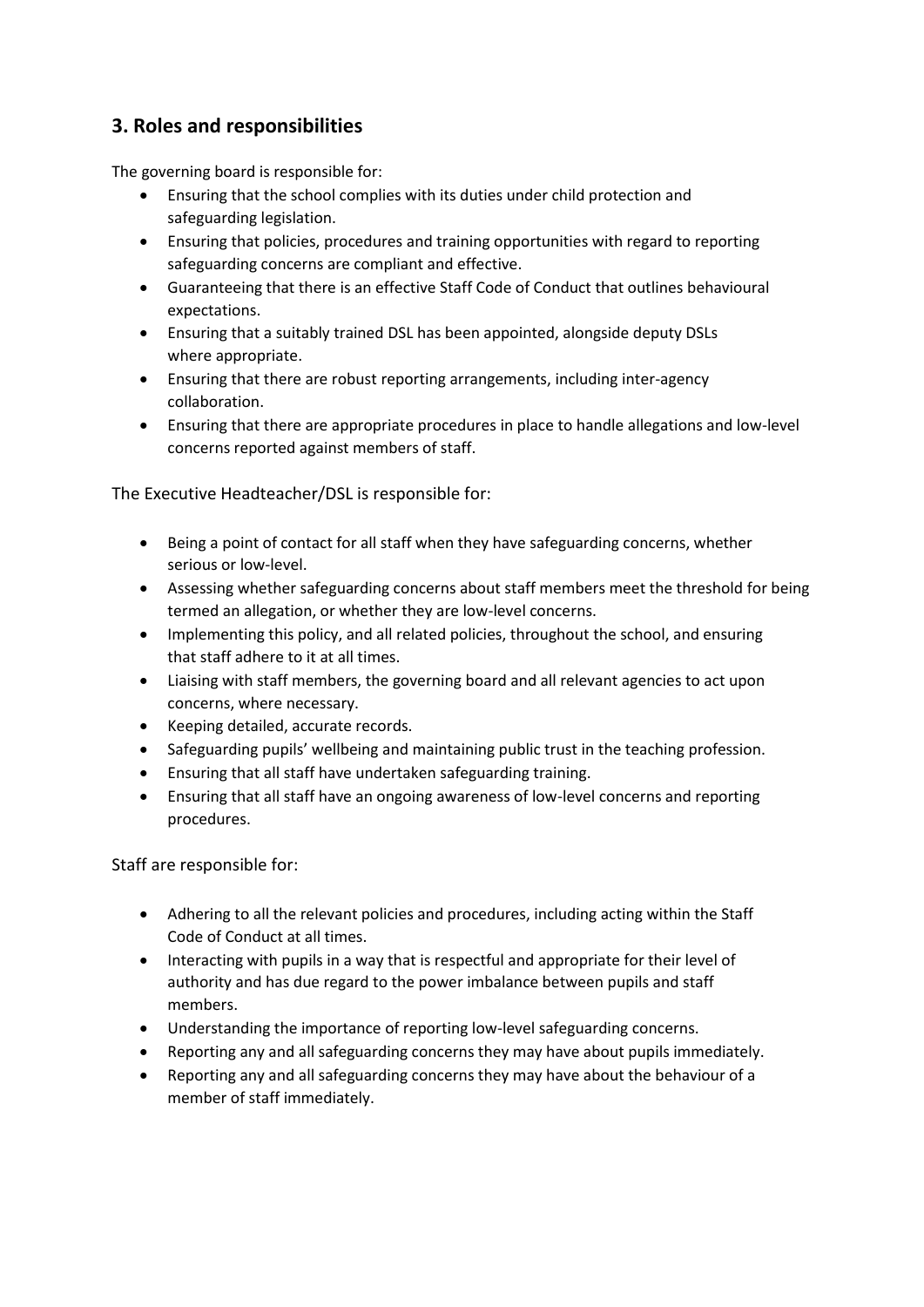# **4. Prevention amongst staff**

#### Appropriate and inappropriate behaviour

The school will ensure that all staff members are aware of the standards of appropriate behaviour expected towards pupils.

Staff will ensure that they pay due regard to the fact that:

- They are in a unique position of trust, care, responsibility, authority and influence in relation to pupils.
- There is a significant power imbalance in the pupil-staff dynamic.
- There are more stringent expectations on their behaviour with regard to pupils due to their position as a public professional.

Staff will remain aware of the fact that all pupils under the age of 18, regardless of the phase and year group they are at within the school, are children by law – resultantly, staff will ensure that they do not assume maturity on behalf of a pupil and do not engage with pupils as they would with their own peers. Staff will be aware that where there is any doubt regarding whether the behaviour of another adult is appropriate, this should be reported to the DSL immediately.

Inappropriate behaviour can exist on a wide spectrum, from inadvertent or thoughtless behaviour to behaviour which is ultimately intended to enable abuse. Examples of inappropriate behaviour that would constitute a low-level concern that should be reported to the DSL include:

- **Being overly friendly with children** this could include, but is not limited to, communicating with a child through personal social media or allowing inappropriate conversations or enquiries to occur with pupils, e.g. conversations that are about a staff member's personal life or are of a sexual nature.
- **Having favourites** this could include, but is not limited to, calling pupils by pet names or terms of endearment or buying pupils gifts.
- **Taking photographs of children on their personal mobile phones or devices.**
- **Engaging with a child on a one-to-one basis in a secluded area or behind a**
- **closed door.**
- **Using inappropriate, sexualised, intimidating or offensive language.**

Staff will be aware that some of the above low-level concerns may meet the harms threshold depending on certain factors, e.g. the age or needs of the child or the content of exchanged messages, and that some of the above incidents may not be concerns in context, e.g. a preapproved, one-to-one meeting with a child behind a closed door between the child and a school counsellor who has received all appropriate safety checks.

Staff will also be made aware that behaviour which raises concerns may not be intentionally inappropriate, and that this does not negate the need to report the behaviour. Staff members who engage in low-level inappropriate behaviour in relation to pupils inadvertently will be made aware and supported to correct this behaviour in line with the Staff Code of Conduct. The Executive Headteacher/DSL will also evaluate whether additional training would be beneficial for any staff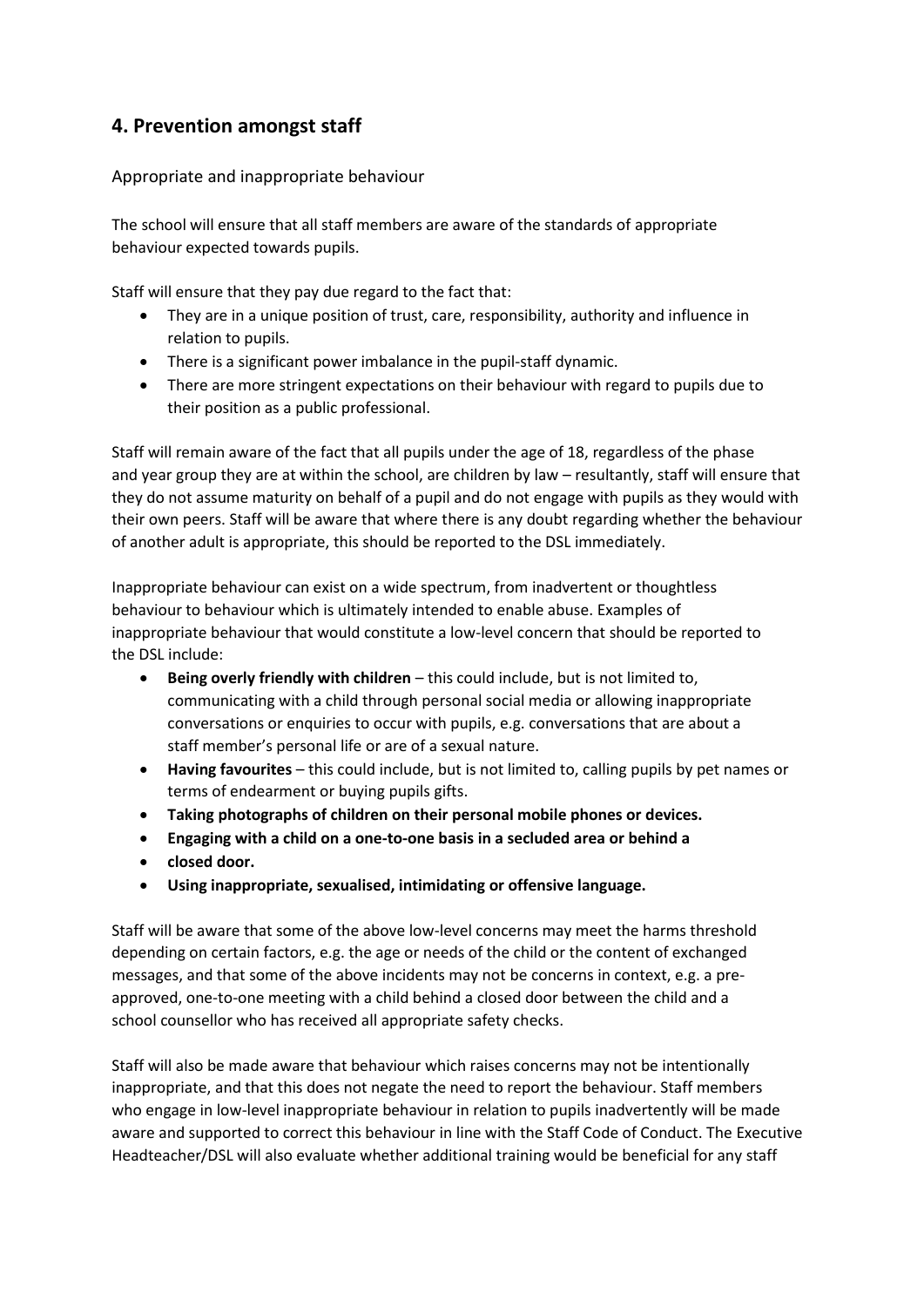members exhibiting concerning behaviour, or the staff cohort as a whole where low-level concerning behaviour is seen more widely.

#### School culture

The school understands that spotting the early signs of harmful behaviour towards children can be difficult, and that many will be hesitant to report concerns they have about their colleagues' behaviour, particularly the behaviour of their superiors. Staff are encouraged to maintain an attitude that recognises that abuse can happen anywhere, in any setting, and that anyone can be a perpetrator regardless of their age, sex, level of authority, personality, etc.

The school will ensure that all staff members have received training as part of their induction that outlines appropriate behaviour towards pupils for staff members. All staff will read, understand and adhere to the Staff Code of Conduct.

Staff will address any questions they have regarding safeguarding to the DSL. The school will work to foster an environment where personal and professional boundaries are clearly set and respected for all individuals in the school community, e.g. pupils are not treated as friends and an appropriate professional distance is maintained by staff.

The school will ensure that all staff are sufficiently trained surrounding the reporting of safeguarding concerns as part of their induction, and that refresher training is conducted as necessary. The school will ensure that all staff understand how to recognise and report safeguarding concerns. Staff will be trained to identify concerning or problematic behaviour towards pupils that may indicate a safeguarding concern, and how to identify signs of abuse or harm in pupils.

#### Evaluating school culture following concerns

The school will ensure that appropriate consideration is given to the school's culture and whether or not it has enabled the inappropriate behaviour to occur. The Executive Headteacher/DSL will review whether any changes need to be made to relevant policies or training programmes in light of any evaluations of the school's culture, in order to achieve an open and transparent culture that deals with all concerns promptly and appropriately.

## **5. Reporting concerns**

The school will promote a culture in which safeguarding pupils is the uppermost priority, beyond any perceived professional loyalties to colleagues, ensuring that staff are actively encouraged to report concerns, regardless of their relationship with the staff member. Staff will report all safeguarding concerns they have to the Executive Headteacher/DSL immediately in line with the procedures laid out in the Child Protection Policy and Safeguarding Policy. Staff members will report concerns without undue delay. Where the report concerns a specific incident, staff members will report their concerns no later than 24 hours after the incident where possible. Staff members will be aware that concerns are still worth reporting even if they do not seem serious.

Staff members will report their concerns to the Executive Headteacher/DSL via MyConcern. When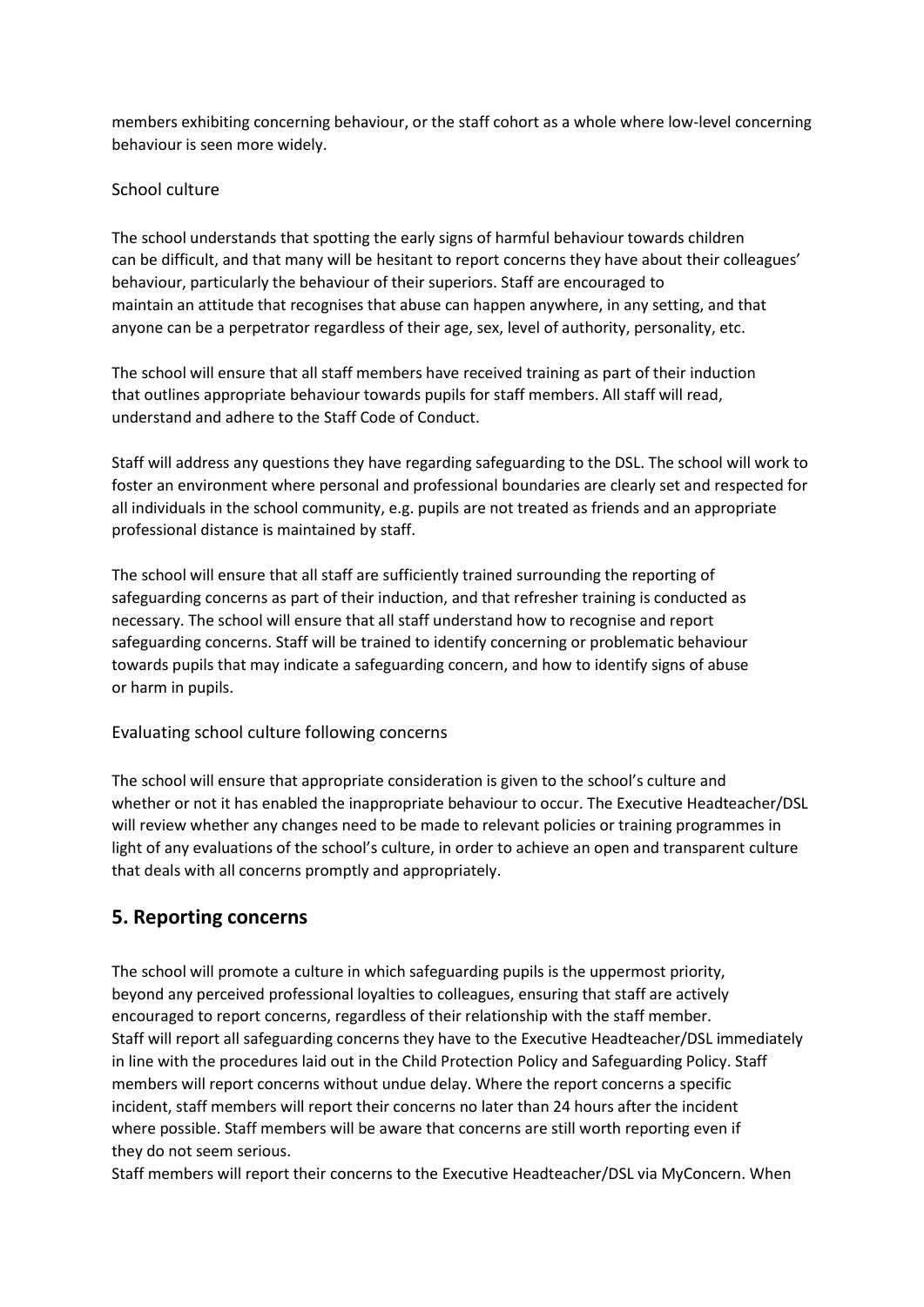submitting concerns, staff will take care to ensure that they observe confidentiality requirements and the Whistleblowing Policy and protect the identity of all individuals to which the concern pertains as far as possible.

Staff members may request anonymity when reporting a concern, and the school will endeavour to respect this as far as possible. The school will not, however, promise anonymity to staff members who report concerns in case the situation arises where they must be named, e.g. where it is necessary for a fair disciplinary hearing. In line with the Whistleblowing Policy, staff will be protected from potential repercussions caused by reporting a genuine concern. Where a low-level concern relates to the Executive Headteacher/DSL, it should be reported to the Chair of Governors.

Where a low-level concern relates to a person employed by a supply agency or a contractor to work in the school, staff will also be required to report this to the Executive Headteacher/DSL, who will, in turn, inform the employer of the subject of the concern.

# **6. Self-reporting**

On occasion, a member of staff may feel as though they have acted in a way that:

- Could be misinterpreted.
- Could appear compromising to others.
- They realise, upon reflection, falls below the standards set out in the Staff Code of Conduct.

The school will ensure that an environment is maintained that encourages staff members to self-report if they feel as though they have acted inappropriately or in a way that could be construed as inappropriate upon reflection. The Executive Headteacher/DSL and DDSLs will, to the best of their abilities, maintain a culture of approachability for staff members, and will be understanding and sensitive towards those who self-report.

Staff members who self-report will not be treated more favourably during any resulting investigations than staff members who were reported by someone else; however, their selfawareness and intentions will be taken into consideration.

# **7. Evaluating concerns**

Where the Executive Headteacher/DSL is notified of a safeguarding concern, they will use their professional judgement to determine if the concern is low-level or if it must be immediately escalated, e.g. where a child is at immediate risk of harm. When deciding if a concern is low level, the Executive Headteacher/DSL will seek advice from external agencies where there is any doubt about how seriously to take the concern. When seeking external advice, the Executive Headteacher/DSL will ensure they adhere to the Data Protection Policy, and the information sharing principles outlined in the Child Protection and Safeguarding Policies, at all times. To evaluate a concern, the Executive Headteacher/DSL will:

- Speak to the individual who raised the concern to determine the facts and obtain any relevant additional information.
- Review the information and determine whether the behaviour displayed by the individual about whom the concern was reported is consistent with the Staff Code of Conduct and the law.
- Determine whether the concern, when considered alongside any other low-level concerns previously made about the same individual, should be reclassified as an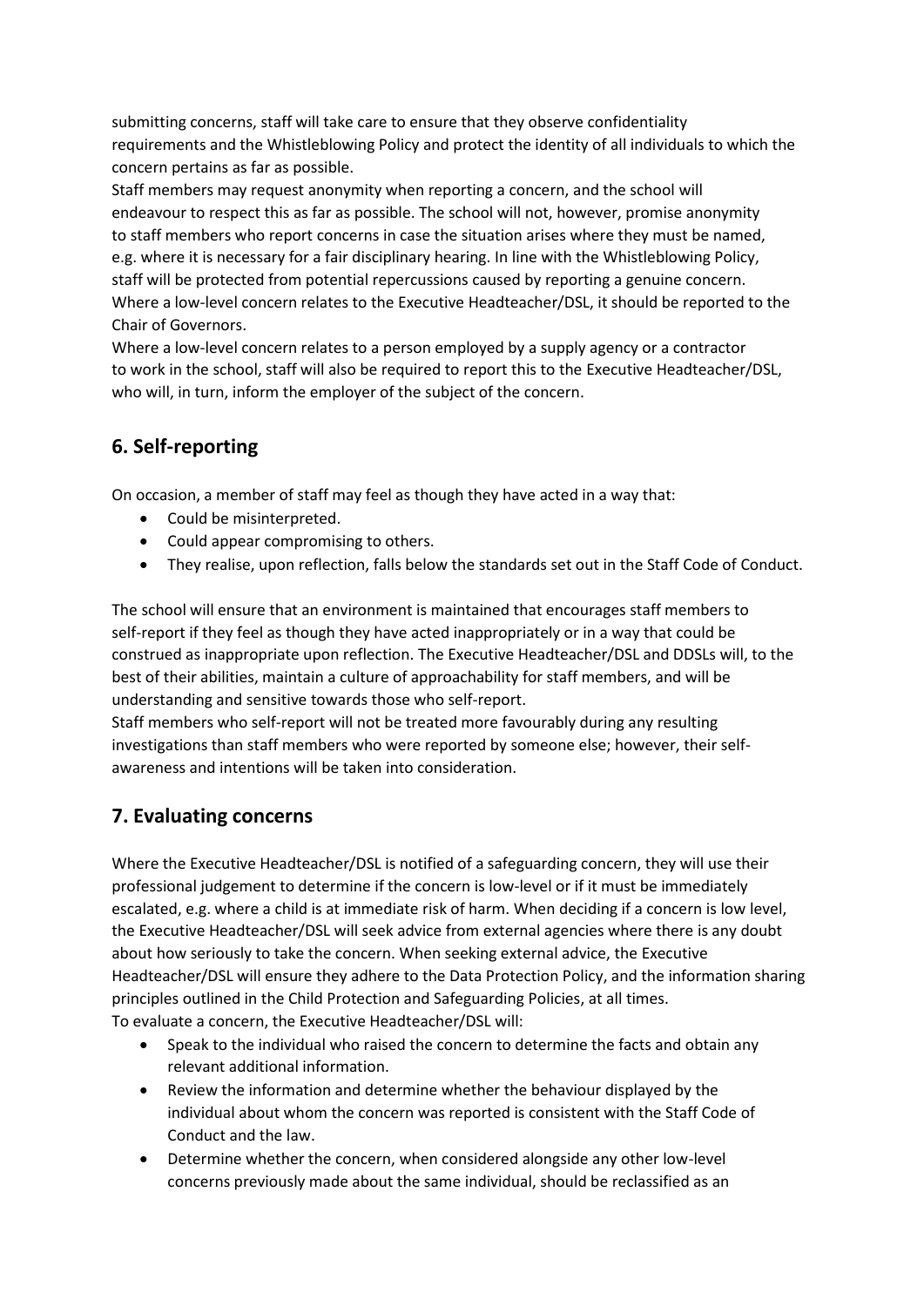allegation and dealt with alongside the Whistleblowing Policy

- Consult with, and seek advice from, external agencies when in doubt over the course of action to follow.
- Speak to the individual about whom the concern has been raised to inform them of the concern and to give them an opportunity to respond to it.
- Ensure that accurate and detailed records are kept of all internal and external conversations regarding evaluating the concern, and any actions or decisions taken.

### **8. Acting on concerns**

#### **Where the concern is unfounded**

If it is discovered upon evaluation that the low-level concern refers to behaviour that was not considered to be in breach of the Staff Code of Conduct and the law, the Executive Headteacher/DSL will speak to the individual about whom the concern was made to discuss their behaviour, why and how the behaviour may have been misconstrued, and what they can do to avoid such misunderstandings in the future. The Executive Headteacher/DSL will also speak to the individual who shared the concern, outlining why the behaviour reported is consistent with school standards and the law. The Executive Headteacher/DSL will take care to ensure that conversations with individuals who reported concerns that transpired to be unfounded do not deter that individual from reporting concerns in the future.

The Executive Headteacher/DSL will consider whether the behaviour, and the reporting of this behaviour, is indicative of ambiguity in the school's policies or procedures, or the training it offers to staff. Where such ambiguity is found, the Executive Headteacher/DSL will work to resolve this with input from other staff members, as necessary.

#### **Where the concern is low-level**

Where the Executive Headteacher/DSL determines that a concern is low-level, the school will respond to this in a sensitive and proportionate manner. The following procedure will be followed:

 The Executive Headteacher/DSL holds a meeting with the individual about whom the concern was reported, during which they will:

- Talk to the individual in a non-accusatory and sympathetic manner.

- Inform them of how their behaviour was perceived by the individual who reported the concern (without naming them, where possible).

- Clearly state what about their behaviour was inappropriate and problematic.
- Discuss the reasons for the behaviour with the individual.
- Inform the individual clearly what about their behaviour needs to change.

- Discuss any support that the individual may require in order to achieve the proper standards of behaviour.

- Allow the individual the opportunity to respond to the concern in their own words.

- The Executive Headteacher/DSL asks the individual to re-read the Staff Code of Conduct.
- The Headteacher/DSL will consider whether the individual should receive guidance,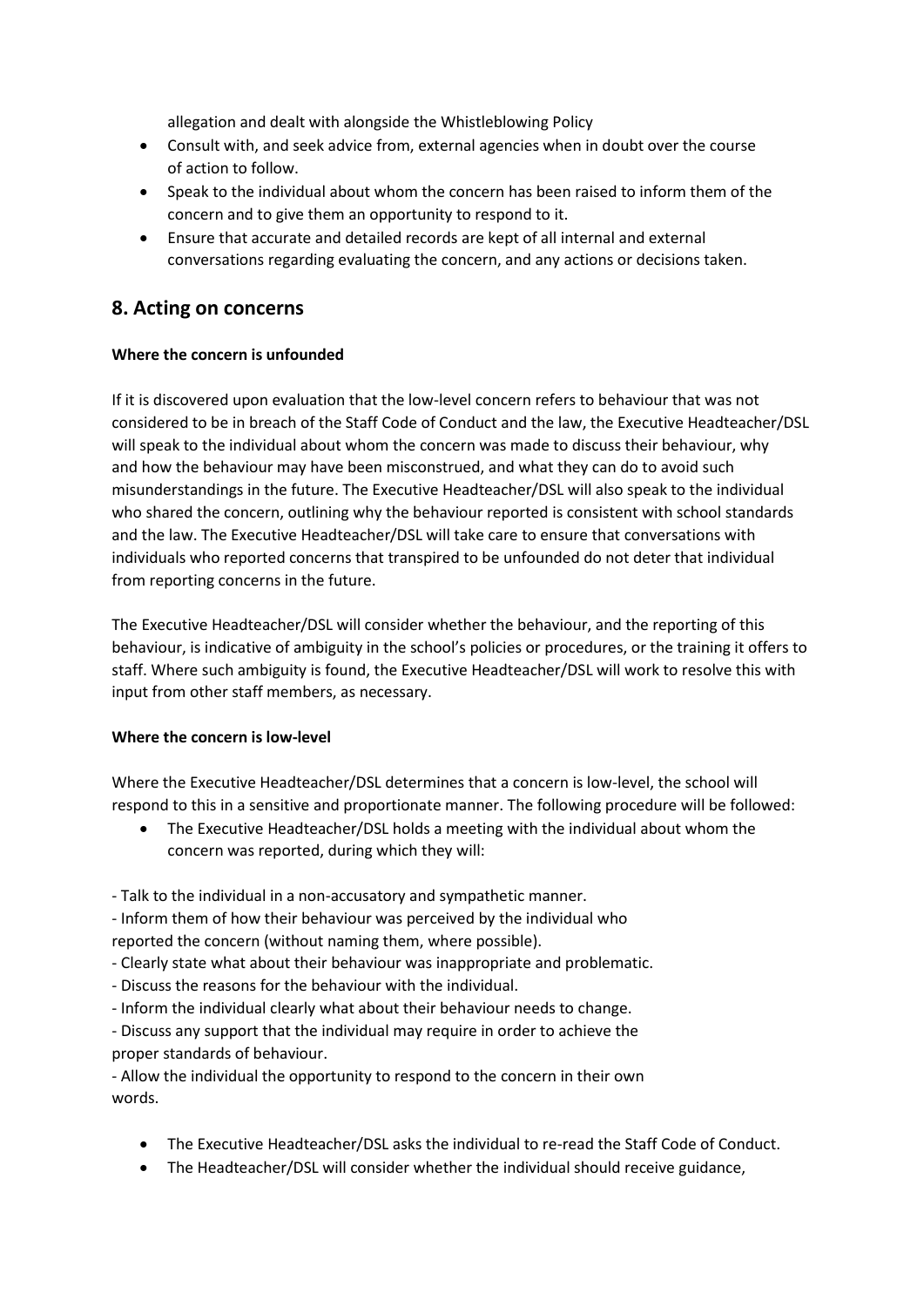supervision or any further training.

- Where considered appropriate in the circumstances, the Executive Headteacher/DSL will develop an action plan, with input from the individual, that outlines ongoing and transparent monitoring of the individual's behaviour and any other support measures implemented to ensure the staff member's behaviour improves.
- Where it is necessary to undergo an investigation into the behaviour, this will be done discreetly, and information will only be disclosed to individuals on a need-to-know basis.
- Where any pupil or other individual has been made to feel uncomfortable by the individual's behaviour, they will be offered pastoral support, where appropriate.

The Executive Headteacher/DSL will ensure that all details of the low-level concern, including any resultant actions taken, are recorded and securely stored in line with the Data Protection Policy. The Executive Headteacher/DSL will ensure that these records are kept organised and up-to-date, and that it is easy to refer back to them if any other concerns are reported about the same individual. The specific approach to handling low-level concerns will be adapted on a case-by-case basis. It is unlikely that a low-level concern will result in disciplinary procedures; however, individuals may be given warnings in line with the Disciplinary Policy and Procedure where behaviour does not improve once it is brought to their attention. Where behaviour does not improve over a longer period of time, the concerns will be escalated and dealt with in line with the Whistleblowing Policy

#### **Where the concern is serious**

The Executive Headteacher/DSL may decide upon evaluation that a concern is more serious than the reporter originally thought, e.g. when viewed in conjunction with other evidence or other concerns made about the same individual. Where this decision is made, the concern will be escalated, and dealt with as an allegation. The Executive Headteacher/DSL will then follow the procedures laid out in Whistleblowing Policy.

## **9. Record keeping**

The school will retain all records of low-level concerns, including those that were found to be unfounded. The Executive Headteacher/DSL will ensure that all records include the most accurate and up-to-date information and will be recorded on MyConcern. The Executive Headteacher/DSL will ensure that all low-level concerns are stored together, in an organised and consistent manner, to ensure they can be easily reviewed and analysed where necessary. Records will include:

- A clear and comprehensive summary of the concern.
- Details of how the concern was followed up and resolved.
- A note of any action taken, decisions reached, and the outcome.
- The name of the individual sharing concerns if the individual wishes to remain anonymous, this will be respected as far as reasonably possible.

The Executive Headteacher/DSL will periodically review the recent low-level concerns made to ensure that they are being appropriately dealt with and to check for any concerning behaviour